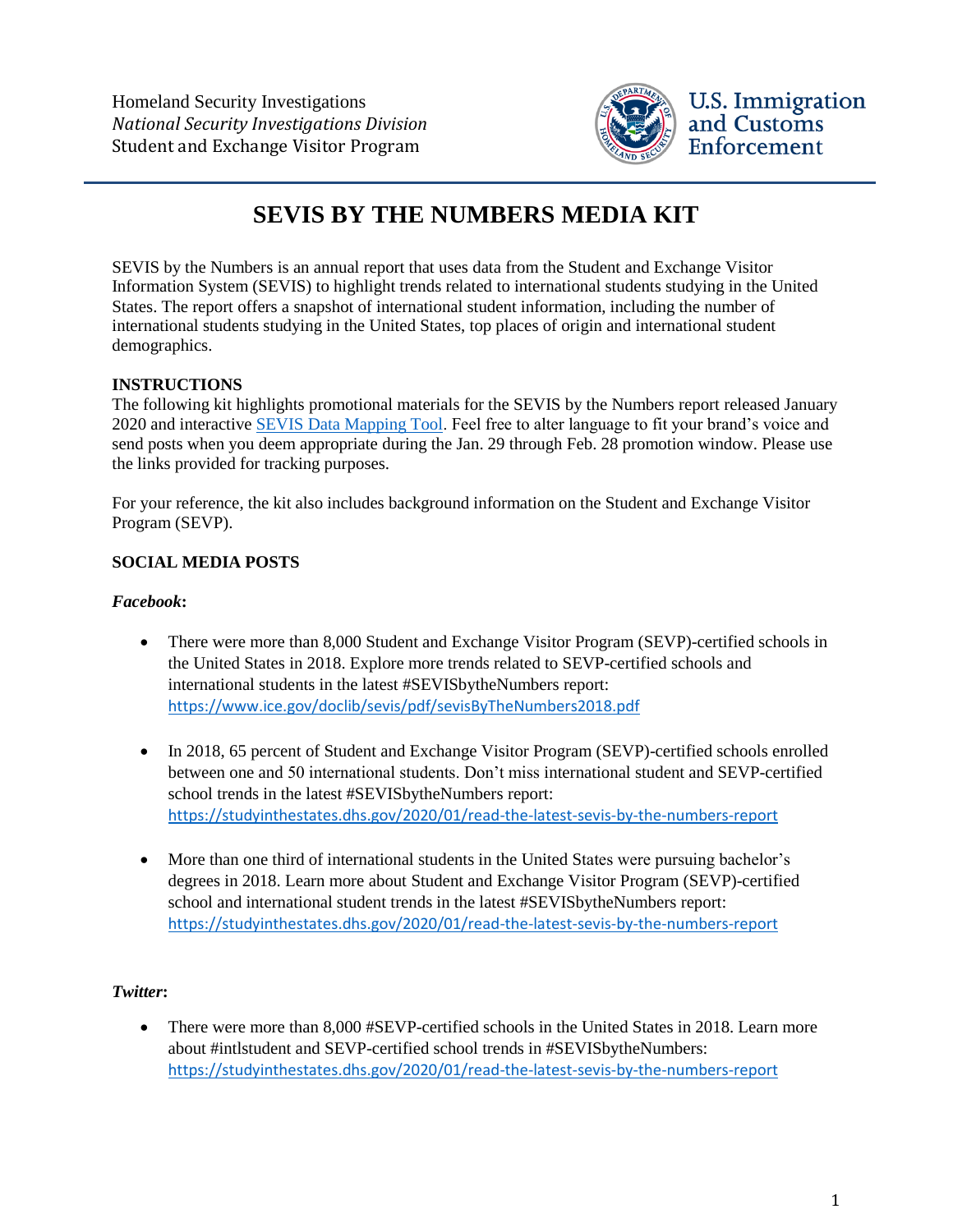- #SEVISbytheNumbers fact: More than one third of #intlstudents in the United States in 2018 were pursuing bachelor's degrees. Learn more in the latest #SEVISbytheNumbers report: <https://www.ice.gov/doclib/sevis/pdf/sevisByTheNumbers2018.pdf>
- In 2018, Columbia University enrolled the most F-1 #intlstudents of any #SEVP-certified school in the United States with more than 18,000 students. Learn more in #SEVISbytheNumbers: <https://studyinthestates.dhs.gov/2020/01/read-the-latest-sevis-by-the-numbers-report>
- #SEVISbytheNumbers fact: California is home to 11.8 percent of all #SEVP-certified schools in the United States, which is more than 1,000 schools. Explore more trends in the latest #SEVISbytheNumbers report: <https://www.ice.gov/doclib/sevis/pdf/sevisByTheNumbers2018.pdf>
- #DYK 65 percent of SEVP-certified schools enrolled between one and 50 international students in 2018? Read the latest #SEVISbytheNumbers report to learn more about SEVP-certified school and international student trends:

<https://www.ice.gov/doclib/sevis/pdf/sevisByTheNumbers2018.pdf>

#### *Instagram:*

• Want to learn more about the international students that #studyinthestates? Read the latest #SEVISbytheNumbers report for more on international student trends in the United States. Click the link in our bio to learn more and see the report. <https://studyinthestates.dhs.gov/2020/01/read-the-latest-sevis-by-the-numbers-report>

#### *Social Media Image Copy:*

- **GIF:** Read SEVIS by the Numbers
- **Static:** 39.7% of international students pursued a bachelor's degree in 2018
- **Static:** There were 8,936 SEVP-certified schools in the United States in 2018
- **Static:** [Image of map/globe with no text]

## **BLOG POST**

| Hashtags:<br>#SEVISbytheNumbers<br>#intlstudent<br>#intlstudents<br>#SEVP<br>#StudyintheStates |  |  |
|------------------------------------------------------------------------------------------------|--|--|
| <b>Handles:</b><br>@StudyinStates                                                              |  |  |

#### **Read the Latest SEVIS by the Numbers Report**

The Student and Exchange Visitor Program (SEVP) released its latest version of the [SEVIS by the](https://www.ice.gov/doclib/sevis/pdf/sevisByTheNumbers2018.pdf)  [Numbers report,](https://www.ice.gov/doclib/sevis/pdf/sevisByTheNumbers2018.pdf) which is now available on [ICE.gov/SEVP.](https://www.ice.gov/sevp)

The report uses Student and Exchange Visitor Information System (SEVIS) data from calendar year 2017 and calendar year 2018.